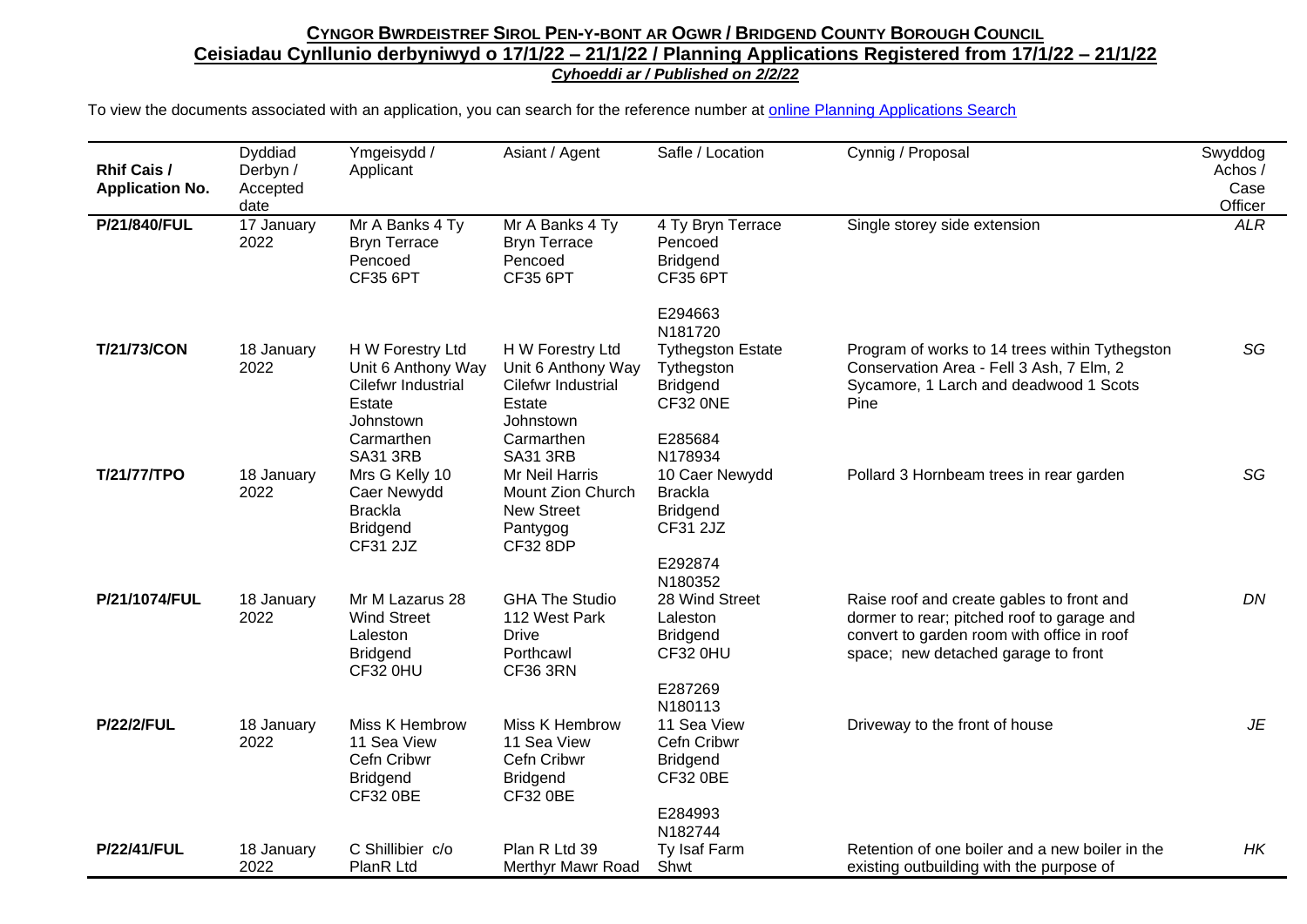| <b>Rhif Cais /</b><br><b>Application No.</b> | Dyddiad<br>Derbyn /<br>Accepted<br>date | Ymgeisydd /<br>Applicant                                                 | Asiant / Agent                                                                                    | Safle / Location                                                                                                                                     | Cynnig / Proposal                                                                                                                               | Swyddog<br>Achos/<br>Case<br>Officer |
|----------------------------------------------|-----------------------------------------|--------------------------------------------------------------------------|---------------------------------------------------------------------------------------------------|------------------------------------------------------------------------------------------------------------------------------------------------------|-------------------------------------------------------------------------------------------------------------------------------------------------|--------------------------------------|
|                                              |                                         | 39 Merthyr Mawr<br>Road<br><b>Bridgend</b><br><b>CF31 3NN</b>            | <b>Bridgend</b><br>CF31 3NN                                                                       | <b>Bridgend</b><br><b>CF32 8UD</b><br>E288764<br>N187046                                                                                             | providing heat to the farmhouse (part<br>commercial) and for commercial purpose<br>associated with the operation of the agricultural<br>unit    |                                      |
| <b>P/22/42/FUL</b>                           | 19 January<br>2022                      | Mr G Andrews 74<br><b>Mill View Estate</b><br>Maesteg<br><b>CF34 0DE</b> | Invicta B A S Min yr<br>Efail<br><b>High Street</b><br>Maesteg<br><b>CF34 0BW</b>                 | Land south of Ysgol<br>Gyfun Gymraeg<br>Llangynwyd<br>off A4063<br><b>Factory Lane</b><br>Llangynwyd<br><b>CF34 9RW</b>                              | Retention of vehicular access, gate and<br>hardstanding                                                                                         | LE                                   |
| P/22/43/CAC                                  | 19 January<br>2022                      | Mrs K Davies 6<br>Greenways<br>Porthcawl<br><b>CF36 5EW</b>              | Bentley Design &<br>Management Ltd<br>Suite 6<br>33 The Esplanade<br>Porthcawl<br><b>CF36 3YR</b> | E286966<br>N188066<br><b>Existing Tractor &amp;</b><br><b>Machine Store</b><br>South Road Farm<br><b>Fulmar Road</b><br>Porthcawl<br><b>CF36 3TB</b> | Conservation Area Consent for demolition of<br>existing tractor & machine store to enable the<br>construction of a two storey detached dwelling | LE                                   |
| <b>P/22/44/FUL</b>                           | 19 January<br>2022                      | Mrs K Davies 6<br>Greenways<br>Porthcawl<br><b>CF36 5EW</b>              | Bentley Design &<br>Management Ltd<br>Suite 6<br>33 The Esplanade<br>Porthcawl<br><b>CF36 3YR</b> | E281980<br>N178053<br>Existing tractor and<br>machine store<br>South Road Farm<br><b>Fulmar Road</b><br>Porthcawl<br><b>CF36 3TB</b>                 | Demolition of existing tractor & machine store<br>to enable the construction of a two storey<br>detached dwelling                               | LE                                   |
| P/22/39/FUL                                  | 19 January<br>2022                      | Mr C Bowen 7 Mill<br><b>View Estate</b><br>Maesteg<br>CF34 0DD           | Invicta B A S Min yr<br>Efail<br><b>High Street</b><br>Maesteg                                    | E281980<br>N178053<br>7 Mill View Estate<br>Maesteg<br><b>CF34 0DD</b>                                                                               | First floor extension above an existing single<br>storey flat roof structure                                                                    | JE                                   |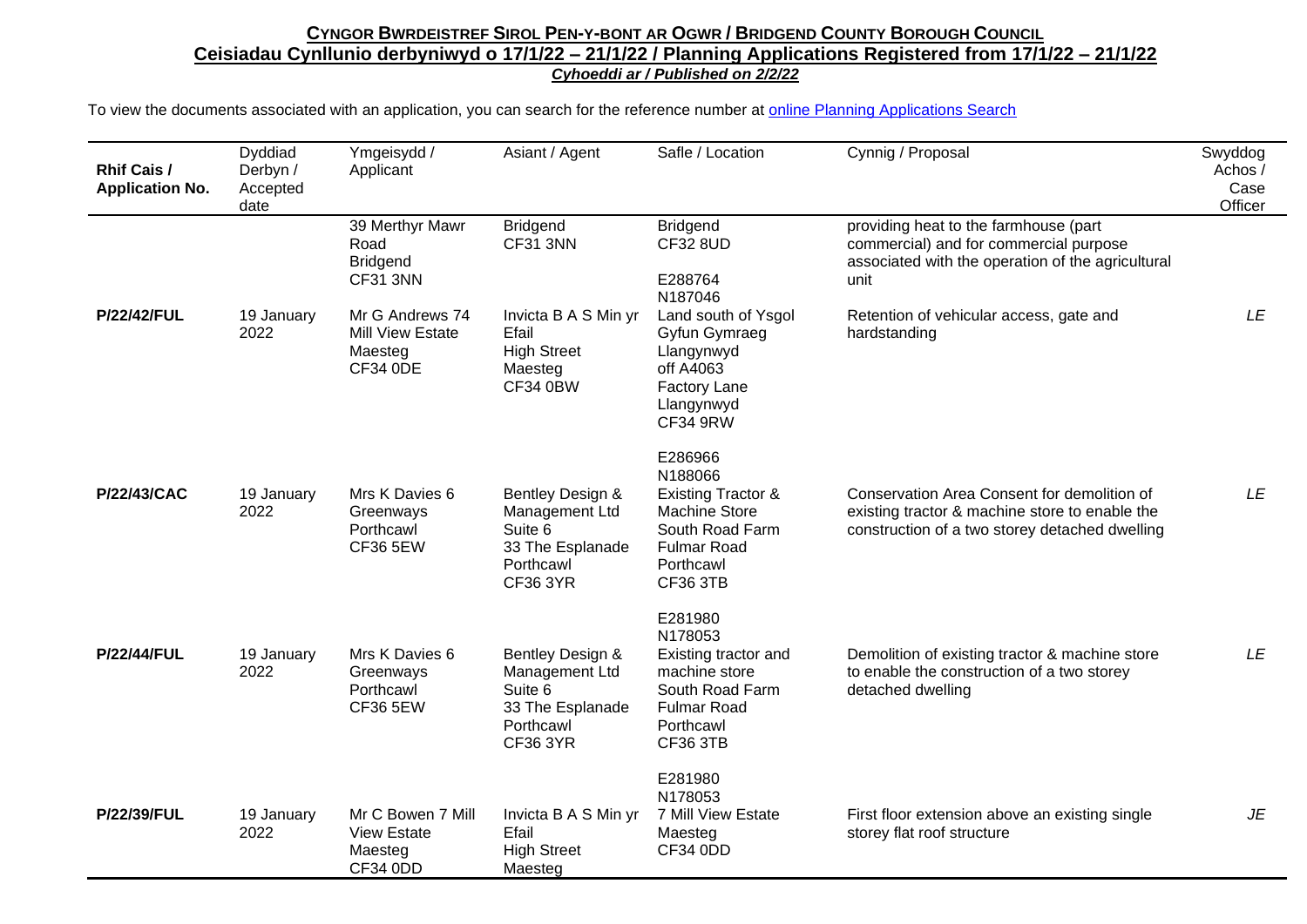| <b>Rhif Cais /</b><br><b>Application No.</b> | Dyddiad<br>Derbyn /<br>Accepted<br>date | Ymgeisydd /<br>Applicant                                                                | Asiant / Agent                                                                                  | Safle / Location                                                                                                     | Cynnig / Proposal                                                                                                                                                                                                                      | Swyddog<br>Achos /<br>Case<br>Officer |
|----------------------------------------------|-----------------------------------------|-----------------------------------------------------------------------------------------|-------------------------------------------------------------------------------------------------|----------------------------------------------------------------------------------------------------------------------|----------------------------------------------------------------------------------------------------------------------------------------------------------------------------------------------------------------------------------------|---------------------------------------|
| P/20/510/FUL                                 | 19 January                              | Mr Mel Mathias                                                                          | <b>CF34 0BW</b><br>Centregreat Ltd                                                              | E286445<br>N190080<br>Parcau Isaf Farm                                                                               | Retention of a horse walker                                                                                                                                                                                                            | HK                                    |
|                                              | 2022                                    | Parcau isaf Farm<br>Laleston<br>CF32 ONB                                                | 11/12 Wyndham<br>Close<br><b>Brackla Industrial</b>                                             | Laleston<br>CF32 ONB                                                                                                 |                                                                                                                                                                                                                                        |                                       |
|                                              |                                         |                                                                                         | Estate<br><b>Bridgend</b><br><b>CF31 2AD</b>                                                    | E285913<br>N                                                                                                         |                                                                                                                                                                                                                                        |                                       |
| T/21/78/TPO                                  | 19 January<br>2022                      | C Furniss Sunhill<br>Laleston<br>CF32 0NS                                               | Tr33 Ltd<br>Pantrhiwgoch Farm<br>Coal Pit Lane<br>Michaealston-y-<br>fedw<br>Cardiff<br>CF3 6XW | Sunhill<br>Laleston<br>CF32 0NS<br>E288268<br>N179162                                                                | Works to trees in Group 1: Fell 1 x sycamore<br>tree (squirrel damage) to ground level; crown<br>raise remaining trees to 2.5m above ground<br>level; remove deadwood over 25mm diameter;<br>fell 1 x self seeded tree (poor specimen) | SG                                    |
| P/21/962/OUT                                 | 19 January<br>2022                      | Mr Hatton 76 Pant<br>Hirwaun<br>Heol y Cyw<br><b>CF35 6HH</b>                           | Mr Hatton 76 Pant<br>Hirwaun<br>Heol y Cyw<br><b>CF35 6HH</b>                                   | Land to the east of<br>Dryslwyn<br>Bryngarn Road<br>Wern Tarw<br><b>Bridgend</b><br><b>CF35 6NE</b>                  | A sustainable detached single family dwelling                                                                                                                                                                                          | PT                                    |
| <b>P/22/48/RLX</b>                           | 20 January<br>2022                      | Mr N Harris Mount<br>Zion Church<br><b>New Street</b><br>Pontycymmer<br><b>CF32 8DP</b> | <b>RSC Architect 40</b><br>Maes Y Cadno<br>Parc Derwen<br>Coity<br><b>CF35 6DF</b>              | E296740<br>N182989<br>Mount Zion Church<br><b>New Street</b><br>Pontycymmer<br><b>CF32 8DP</b><br>E290527<br>N190614 | Vary condition 1 of P/19/865/FUL (Change of<br>use of former Mount Zion Church into a single<br>dwelling including new windows & door<br>openings and access/parking off rear lane) to<br>refer to amended plans                       | JE                                    |
| <b>P/22/49/FUL</b>                           | 20 January<br>2022                      | Mrs V Lewis 10<br><b>Melton Drive</b><br><b>Bridgend</b>                                | Davies Evans<br>Partnership Unit 9D<br><b>Garth Drive</b>                                       | 10 Melton Drive<br><b>Bridgend</b><br><b>CF31 3ET</b>                                                                | Two storey side extension; Single storey rear<br>extension                                                                                                                                                                             | <b>ALR</b>                            |